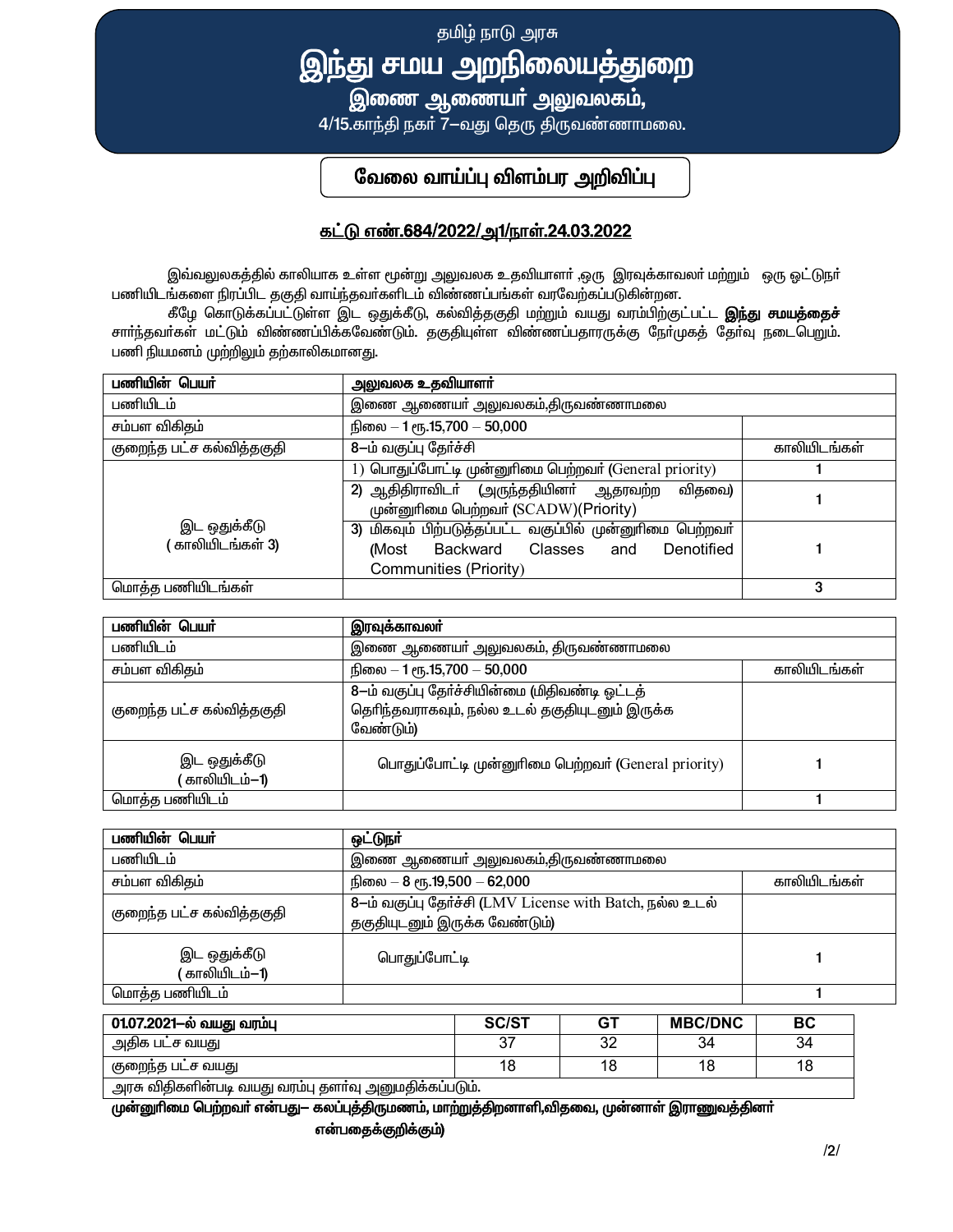மேற்கூறிய தகுதியுள்ள இந்து சமயத்தைச் சார்ந்தவர்கள் 30.04.2022 மாலை 5.30 மணிக்குள் கீழ்காணும் ஆவணங்கள் சான்றின் நகல்களுடன் விண்ணப்பத்தினை புகைப்படத்துடன் சுயவிலாசமிட்ட ரூ.25/—க்கான தபால் தலை ஒட்டிய கவர் ஒன்றுடன் கீழ்க்கண்ட முகவரிக்கு விண்ணப்பிக்க வேண்டும். இருப்பிட முகவரி, அஞ்சல் குறியீட்டு எண், கைபேசி எண் ஆகியவற்றை தெளிவாகவும், அலுவலக உதவியாளா் பதவிக்கு விண்ணப்பம் செய்வா் விண்ணப்பக்கவரில் ''அலுவலக உதவியாளா்'' பணியிடம் என்றும்/இரவுக்காவலா் பணியிடத்திற்கு ''இரவுக்காவலா்'' என்றும், ஒட்டுநா் பணியிடத்திற்கு ஒட்டுநா் என்றும் பணியிடம் குறிப்பிட்டு அனுப்பப்படவேண்டும். குறிப்பிட்ட தேதிக்குள் வரப்பெறாக விண்ணப்பம் நிராகரிக்கப்படும்.

#### <u>இணைத்து அனுப்ப வேண்டிய விபரங்கள்</u>

- 1) விண்ணப்பதாரா் பெயா் மற்றும் முகவாி. (அஞ்சல் குறியீட்டு எண்ணுடன்)
- 2) எட்டாம் வகுப்பு தேர்ச்சி பெற்றதற்கான கல்வி சான்று நகல்
- 3) பள்ளி மாற்று சான்று நகல்
- 4) ஓட்டுநர் உரிமம்.
- 5) சாதி சான்று நகல் (வட்டாட்சியரால் வழங்கப்பட்டது)
- 6) கேவலை வாய்ப்பு அலுவலகத்தில் பதிவு செய்த பதிவு எண், பதிவு சான்றின் நகல்
- 7) குடும்ப அடையாள அட்டை நகல்
- 8) முன்னுரிமைக்கான சான்றின் நகல் (priorityCertifcate)
- 9) இதர தகுதிகள் ஏதுமிருப்பின் அதன் விபரம் மற்றும் நகல்கள்
- 10) சுயவிலாசமிட்டு 25.ரூபா தபால் தலையுடன் கூடிய உரை—1.

#### குறிப்பு.

விண்ணப்பப்படிவம் அலுவலக விளம்பர பலகை மற்றும் www.hrce.tn.gov.in website-ல் பதிவிறக்கம் செய்து கொள்ளலாம்.

<u>விண்ணப்பங்கள் அனுப்பவேண்டிய முகவரி</u>

இணை ஆணையா் <u>இந்து</u> சமய அறநிலையத்துறை <u>4/15.காந்தி நகர், 7–வது தெரு</u> <u> திருவண்ணாமலை.</u>

> த.கஜேந்திரன்,எம்,ஏ.,பி.எல்.. இணை ஆணையா் இந்து சமய அறநிலையத்துறை திருவண்ணாமலை.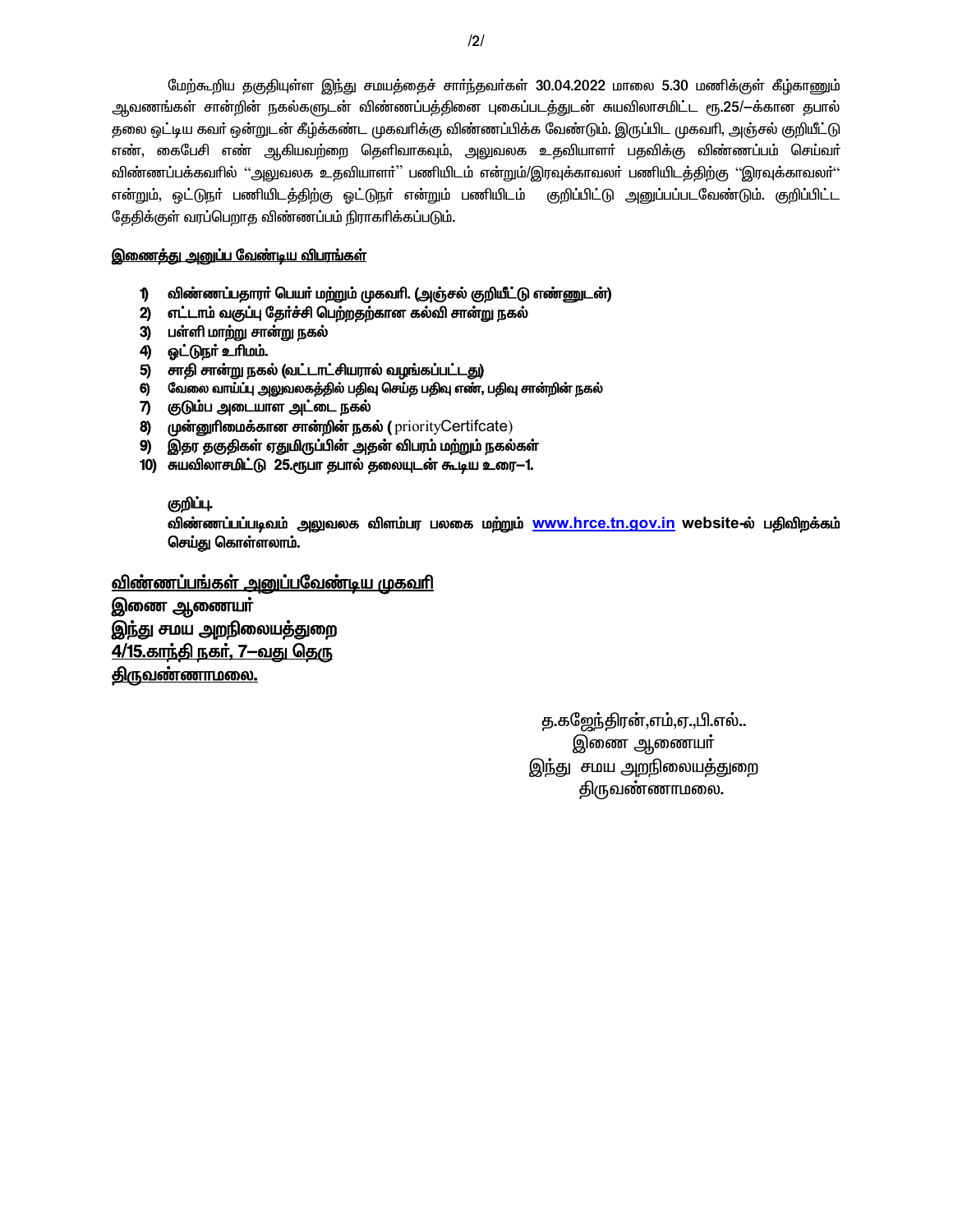## <u>மாதிரி விண்ணப்பப்படிவம்</u>

| பெயர்/முகவரி                                                                                     |                                |       |
|--------------------------------------------------------------------------------------------------|--------------------------------|-------|
|                                                                                                  |                                |       |
|                                                                                                  |                                |       |
|                                                                                                  |                                | PHOTO |
|                                                                                                  |                                |       |
|                                                                                                  |                                |       |
| கல்வித் தகுதி<br>(சான்று இணைக்கப்படவேண்டும்)                                                     |                                |       |
| பிறந்த தேதி / வயது                                                                               | 1                              |       |
| இனம்                                                                                             | இந்து<br>İ,                    |       |
| சாதி<br>(சான்று இணைக்கப்படவேண்டும்)                                                              | SC / SCA / MBC / DNC / BC / OC |       |
| முன்னுரிமையின் விபரம்<br>(Priority Certificate)                                                  |                                |       |
| இதர தகுதிகள் விபரம்                                                                              |                                |       |
| தொலைபேசி/கைப்பேசி எண்                                                                            |                                |       |
| விண்ணப்பிக்கும் பணியின் பெயா்<br>(ஒவ்வொரு பணியிடத்திற்கும்<br>தனித்தனியாக விண்ணப்பிக்க வேண்டும்) |                                |       |